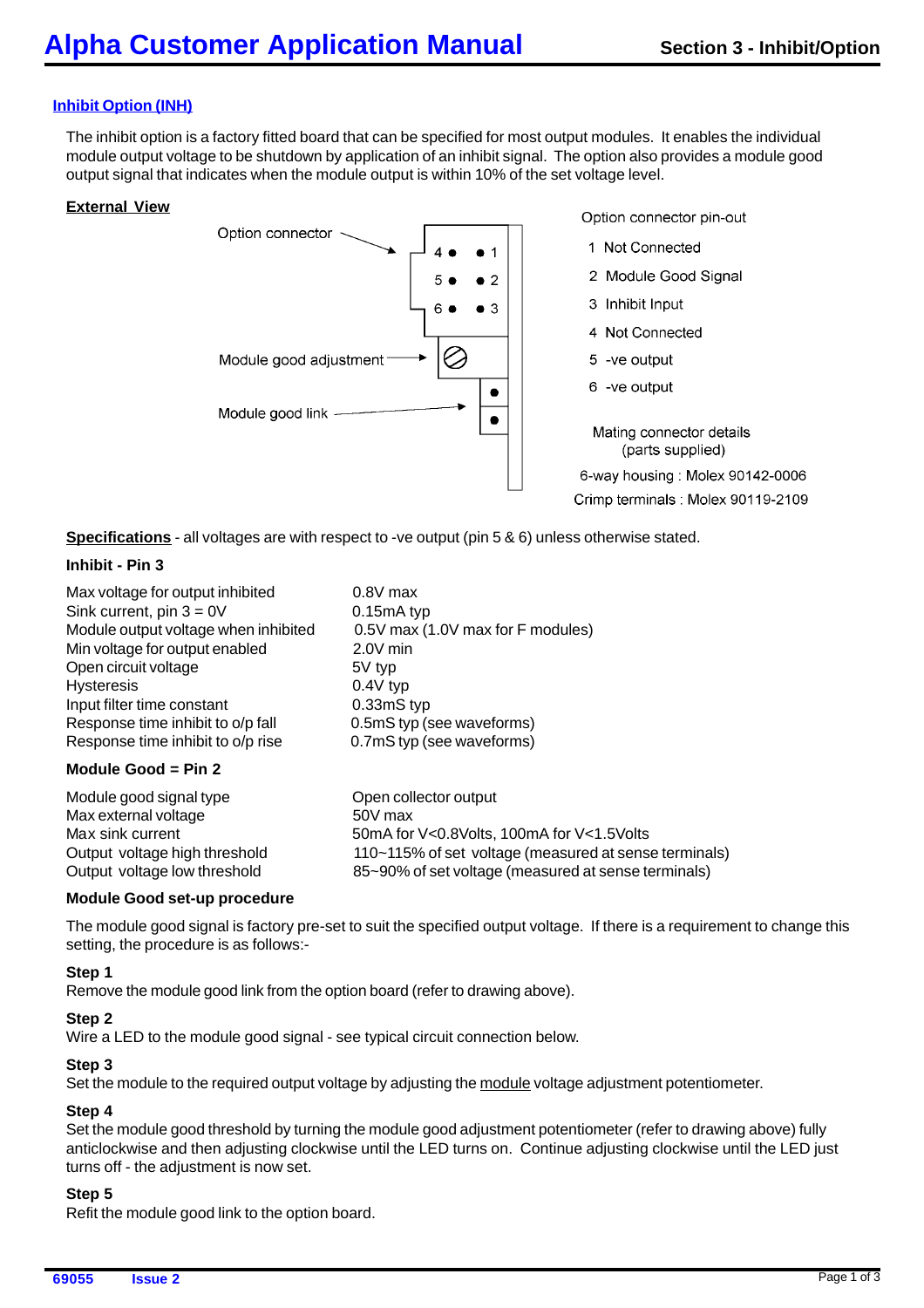## **Internal Schematic**



# **Typical Circuit Connections**